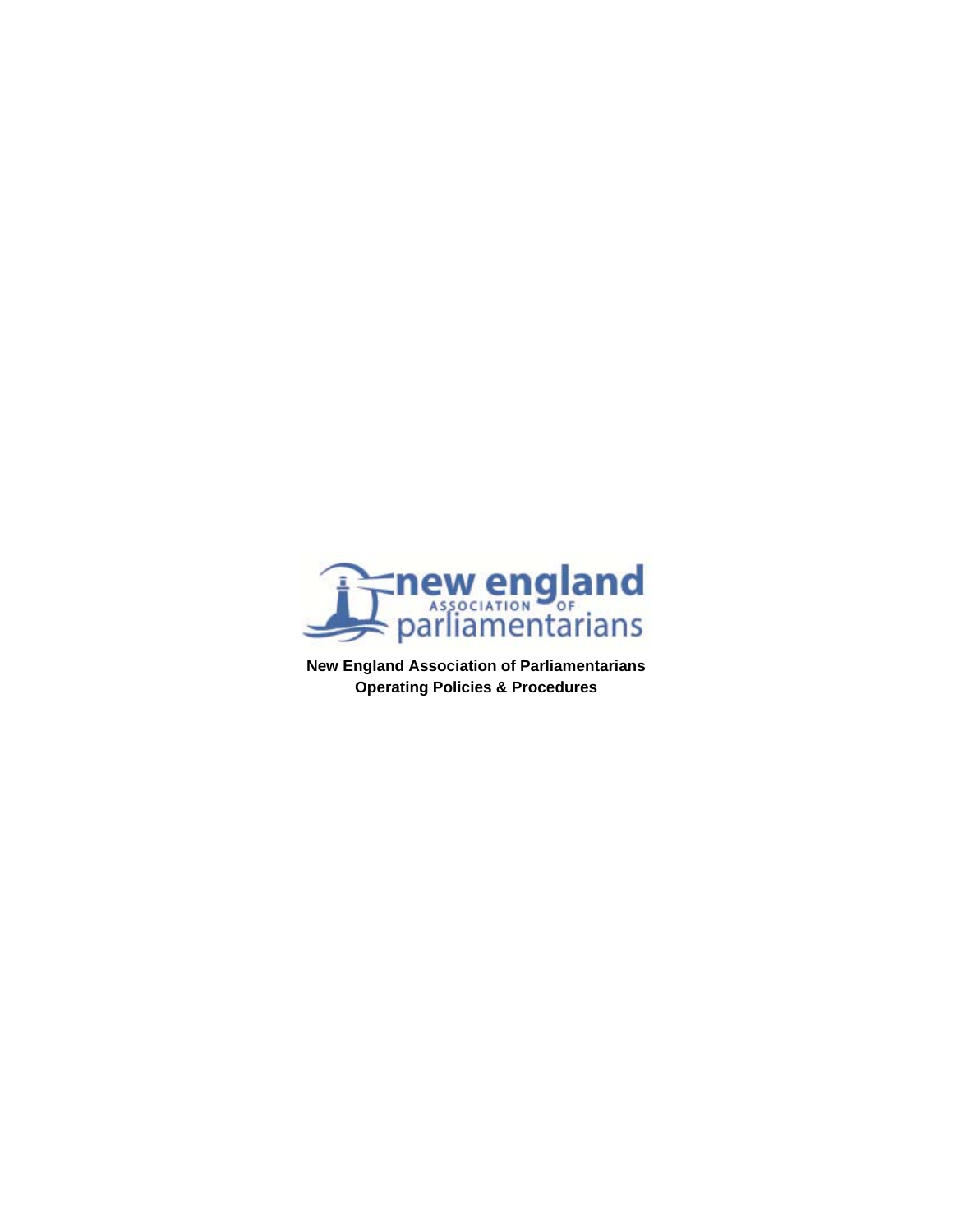# **Table of Contents**

| 1.1 |  |  |
|-----|--|--|
| 1.2 |  |  |
| 1.3 |  |  |
| 1.4 |  |  |
| 1.5 |  |  |
|     |  |  |
|     |  |  |
| 2.1 |  |  |
| 2.2 |  |  |
|     |  |  |
|     |  |  |
| 3.1 |  |  |
| 3.2 |  |  |
| 3.3 |  |  |
|     |  |  |
|     |  |  |
| 41  |  |  |
| 4.2 |  |  |
| 4.3 |  |  |
|     |  |  |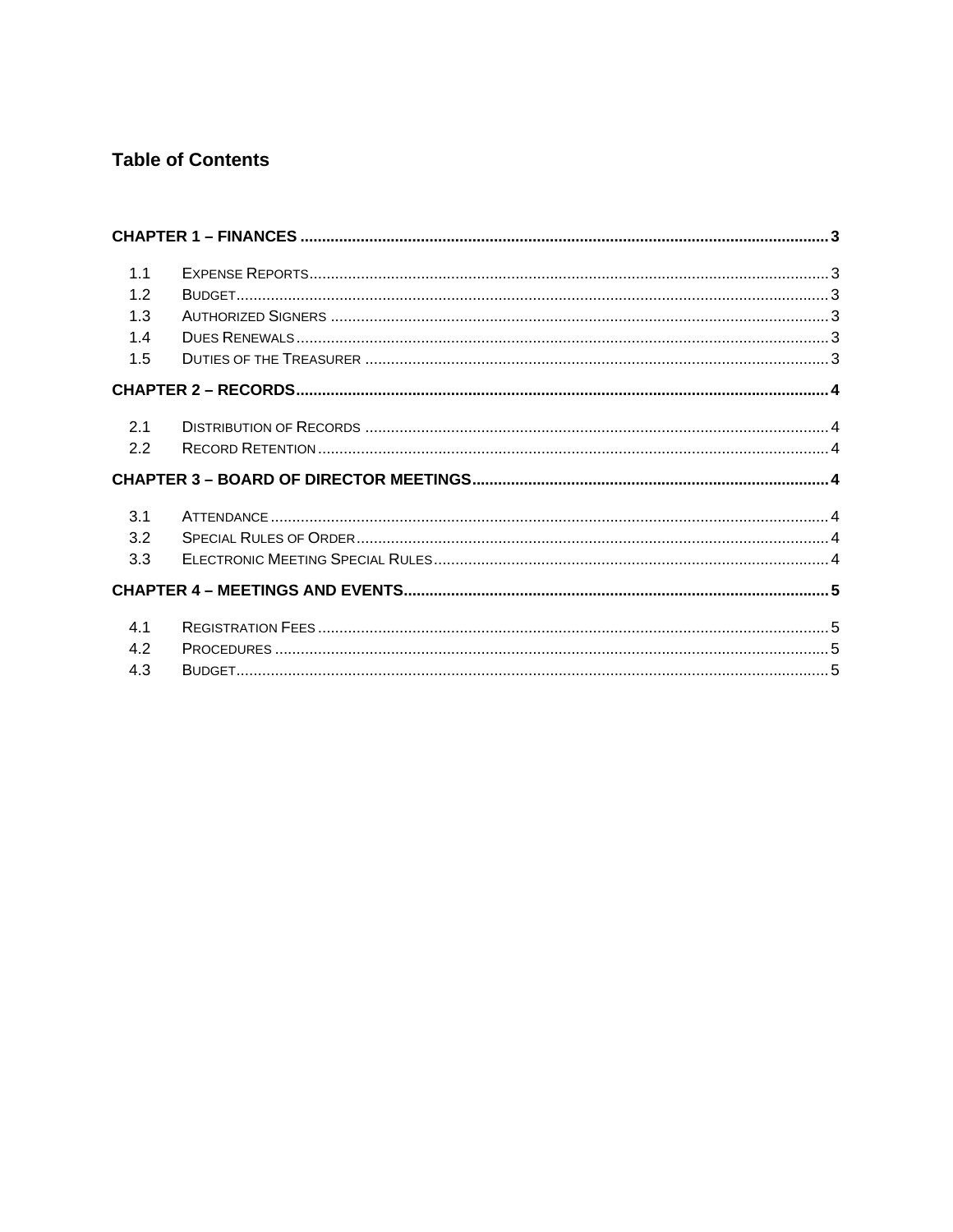# **Chapter 1 – Finances**

#### **1.1 Expense Reports**

All requests for reimbursement shall be itemized on the form established by the treasurer. Each report shall be signed by the officer or chairman responsible for that expenditure and signed by an authorized officer. The authorized officers shall be the president, or the treasurer for any report of the president.

When conducting business of NEAP, officers shall be entitled to mileage reimbursement at the current business rate established by the IRS, plus any tolls, fees and parking, up to \$75 round-trip. If business requires an officer to be away from home, an officer shall be eligible for per diem of ninety dollars (\$90) for days of meetings to defray the cost of lodging and meals.

#### **1.2 Budget**

The treasurer shall prepare a budget based on forecasted membership dues, meeting and educational program income, officer travel, and other income or expense categories as deemed necessary. The budget shall be adopted no later than November 30 for the following fiscal year.

#### **1.3 Authorized Signers**

The president and treasurer shall be signatories on all association financial accounts. Disbursements greater than \$250.00 shall be signed by both the president and treasurer except if the disbursement was specifically authorized by the board of directors

#### **1.4 Dues Renewals**

The treasurer shall send all affiliate members and provisional an invoice for membership dues no later than December 15 each year with the due date of January 1. Members with an e-mail address on file with the secretary shall have this invoice sent electronically.

Any member or provisional who pays dues directly to the treasurer and is subsequently required to pay dues to NAP Headquarters for the same membership year shall be issued a refund of the excess dues once the treasurer receives the excess payment from NAP.

#### **1.5 Duties of the Treasurer**

The treasurer shall be responsible for:

- A. submitting all books and records to the audit committee
- B. purchasing the incoming president's pin and outgoing president's gift
- C. notifying NAP Headquarters of the current dues amounts for all member classifications by October 1.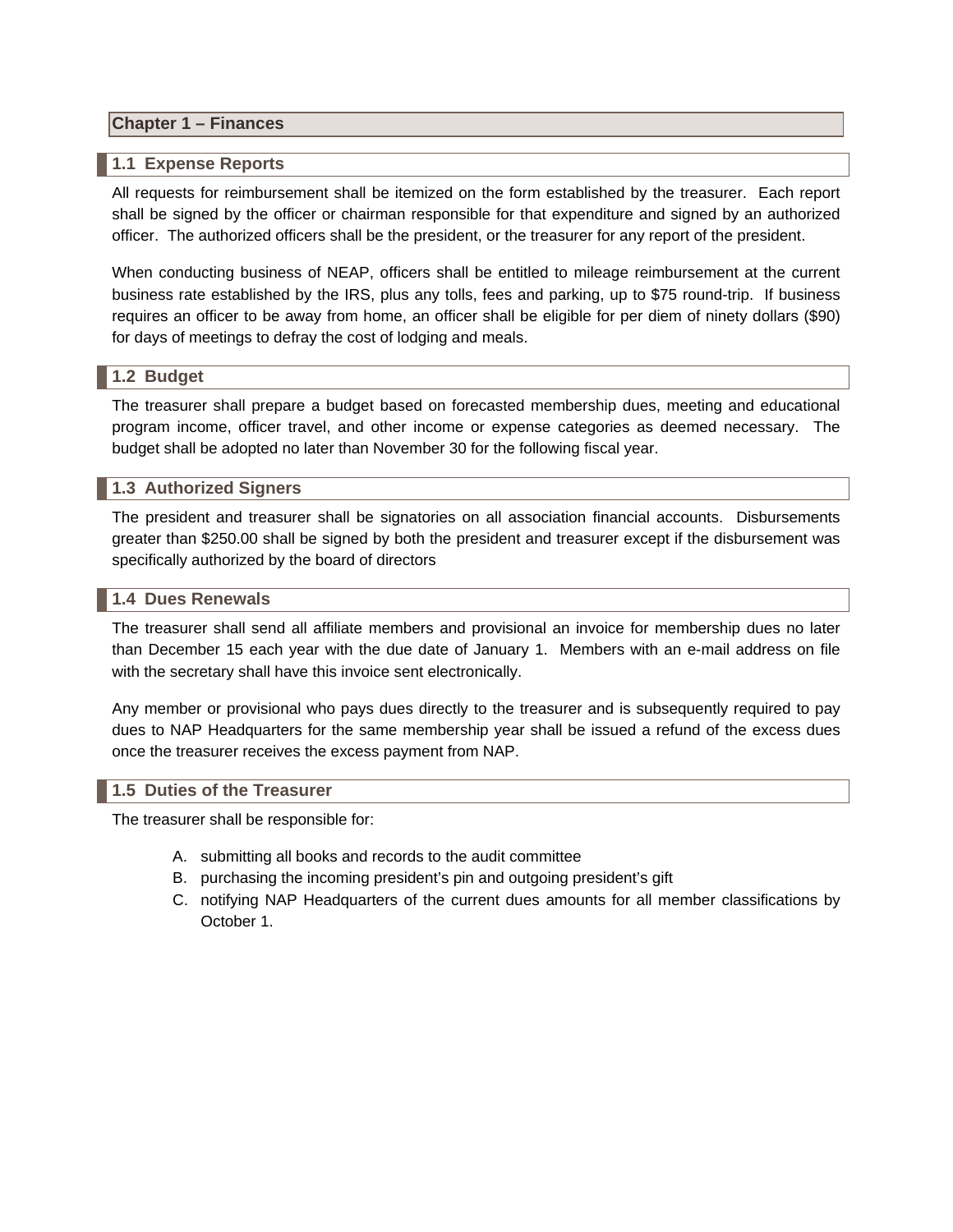## **Chapter 2 – Records**

## **2.1 Distribution of Records**

- A. Membership meeting minutes shall be made available to the board within 30 (thirty) days of the meeting adjournment.
- B. Board of directors minutes shall be made available to the board within 10 (ten) days of the meeting adjournment.
- C. One copy of minutes from the board of directors and membership meetings shall be maintained in separate files by year. A summary of actions adopted by either the board or membership shall be maintained in addition to these minutes.

## **2.2 Record Retention**

- A. A permanent record of all minutes shall be maintained by the secretary. The secretary may establish an electronic means of archiving NEAP's records.
- B. The treasurer shall maintain all necessary financial records, including ledgers, tax returns, financial statements, and related expense reports and expenses. The treasurer may establish an electronic means of archiving NEAP's financial records. Ledgers, tax returns, and financial statements shall be retained permanently. Expense reports and related receipts, invoices, and check copies shall be kept for seven years.

## **Chapter 3 – Board of Director Meetings**

## **3.1 Attendance**

Any NEAP member or NAP board of directors member may attend a board meeting as an observer except when the meeting is conducted in executive session. Notice for meetings will be posted on the website once the time, date, and location are established.

#### **3.2 Special Rules of Order**

- A. The board of directors may suspend and operational policy and procedure by a two-thirds vote regardless of whether the rule being suspended has application outside a meeting.
- B. Known items of business which may be presented at board meetings shall be given to the president in advance of the board session to facilitate planning of the board meeting. This shall not pertain to items of new business which incidentally arise from business conducted at the board meeting.
- C. The board of directors may postpone matters to its next session even though the time between these sessions may exceed a quarterly time interval.
- D. The name of the member making a motion shall not be recorded in minutes.

## **3.3 Electronic Meeting Special Rules**

- A. For an electronic meeting, the chairman, secretary, or designated facilitator by the chair shall schedule the Internet meeting service and linked teleconference availability to begin no less than 15 minutes before the scheduled start of each meeting. The notice to the meeting will include the necessary to connect to the Internet meeting service and a back-up to VOIP audio so a board member can participate aurally by telephone.
- B. Board members shall make every effort to sign into the Internet meeting service sufficiently in advance of the time of the meeting to ensure that the hardware and software is working.